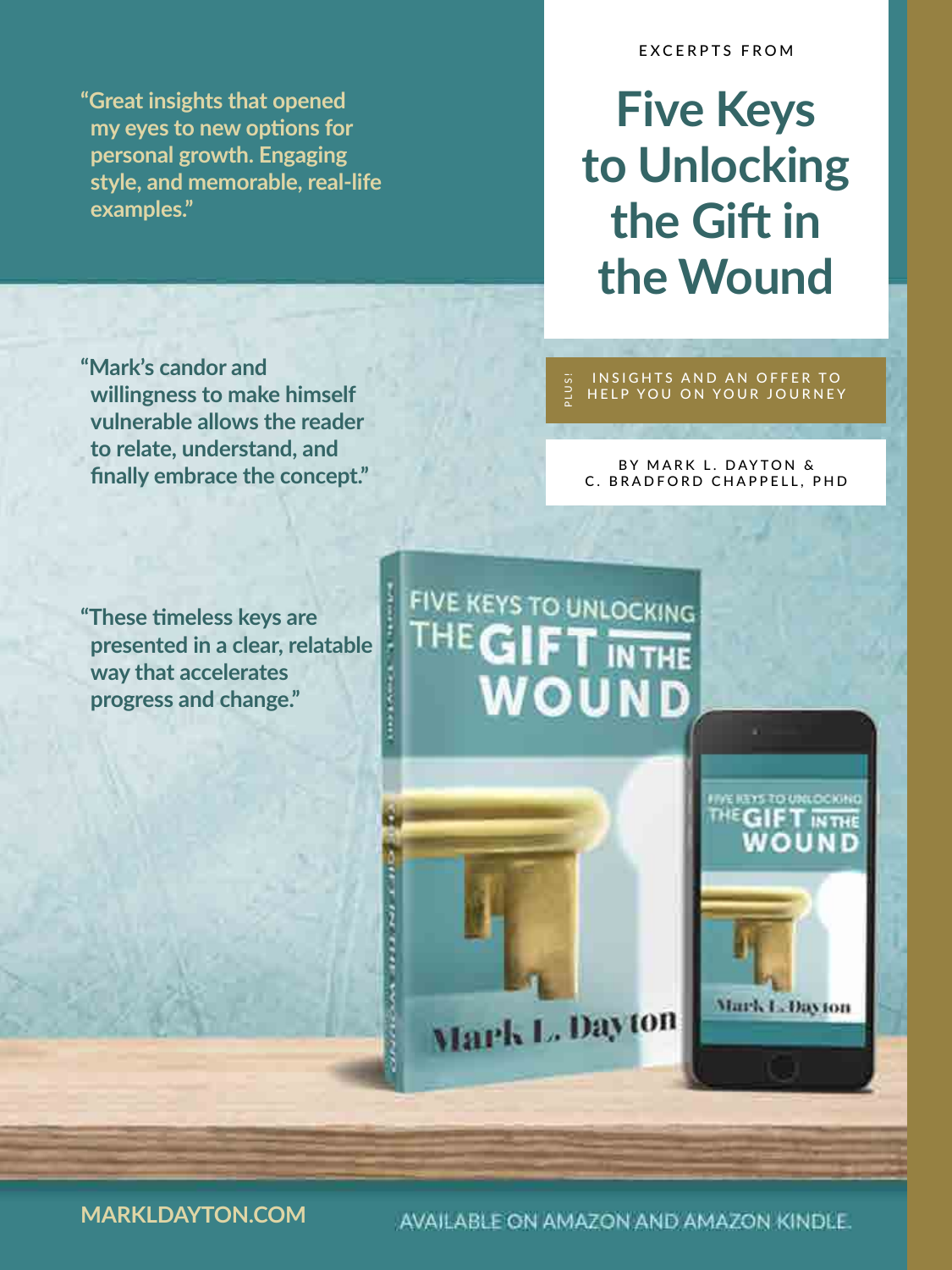## On the knife's edge.

My world was spiraling out of control. For years I had been on a knife's edge between success and failure, and fnally, I fell. Because of changes in the investor climate and obscure clauses in business contracts, my high-flying start-up failed, and with it went every single penny I had spent 20 years of a very successful business career saving up. I was bankrupt. I went from visions of cocktail parties and Fortune covers to nightmares of even being able to buy an issue of Fortune. Never did I expect to be facing total fnancial ruin. The one person my fnancial mismanagement had afected most was my wife, and I wished that I could somehow even hide from her.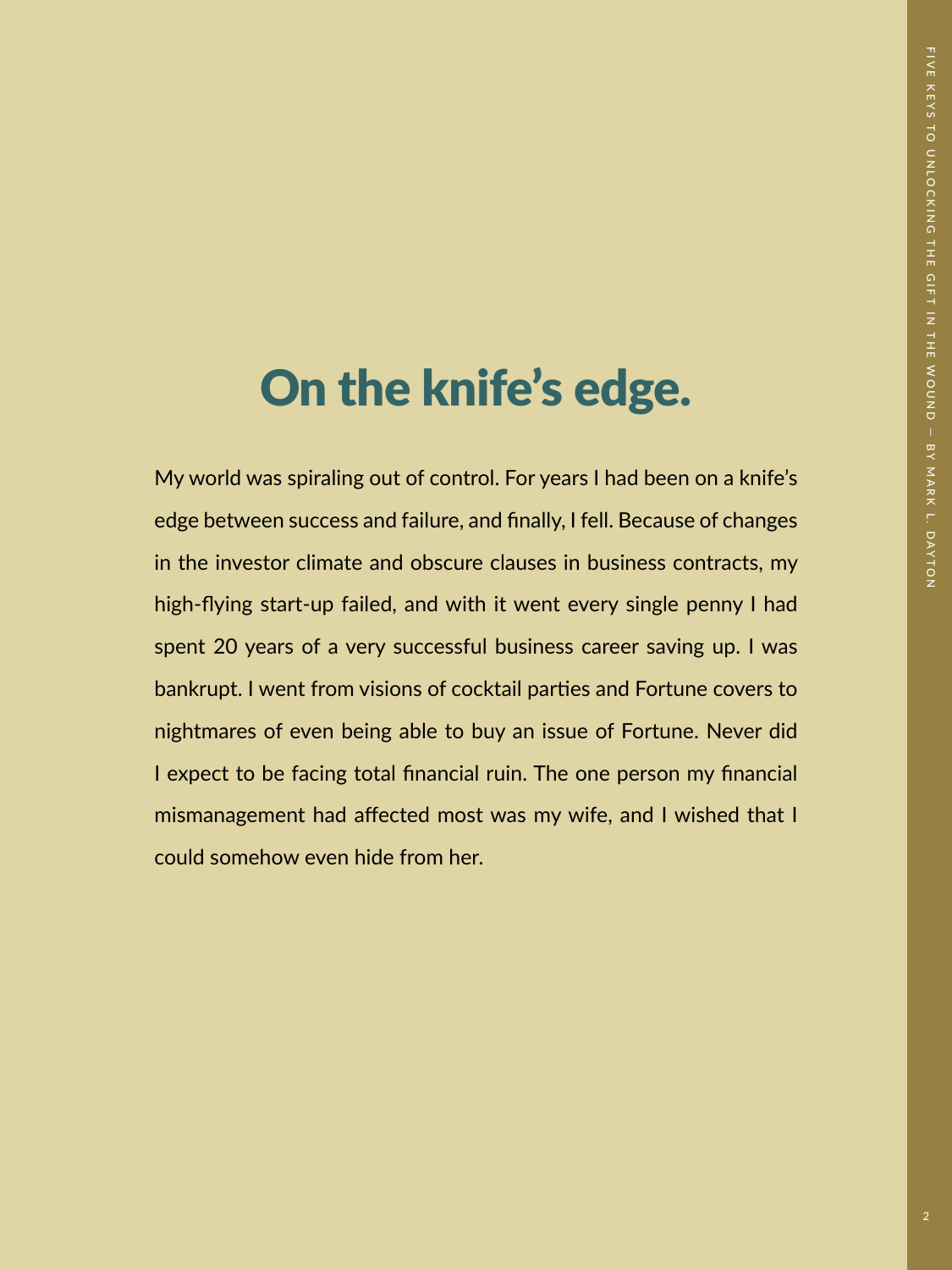BEYOND WILLPOWER **1**

## Surely change was just around the corner...

Soon enough, I found myself spiraling into uncontrollable depression. I tried everything I could think of to combat this feeling. I read countless books and diligently tried to implement their suggestions. I would get on a new program, get excited about setting a new direction, then charge off on another quest. With each one I was sure change was just around the corner.

After a few weeks of pushing through, I was hanging on by sheer willpower and still not feeling the underlying shift in my attitude or outlook. Then, invariably, something would come along that would push me backward: a job interview that didn't go well, a friend or family member who had something great come into their life, unexpected bills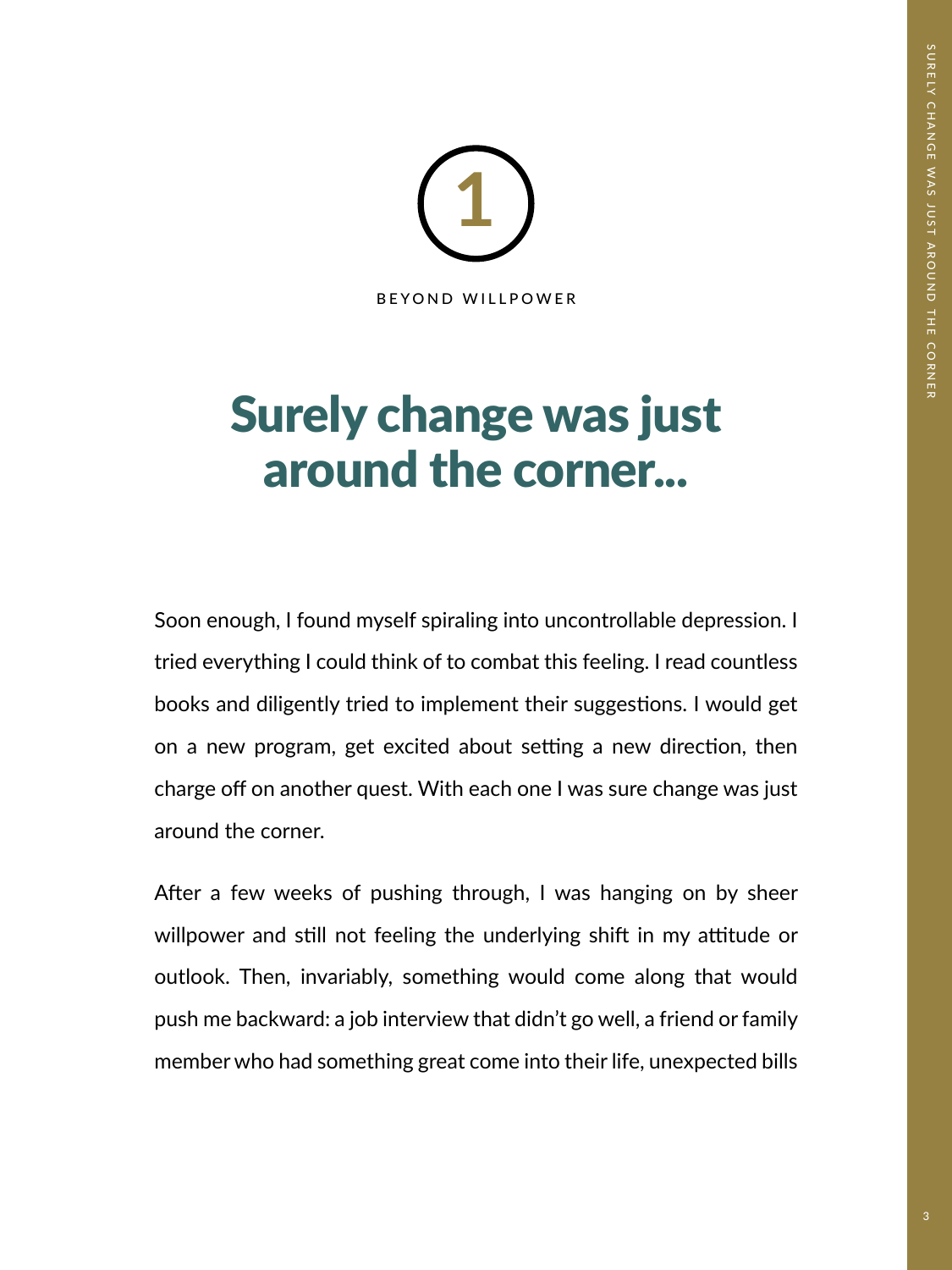or expenses that squeezed us even tighter, or goals and schedules that never seemed to be within reach. Bit by bit the light would fade, and I'd fnd myself back in the same dark world.

My religious advisor suggested a counselor who might be able to help me work through some of my issues and fnd answers. I set up an appointment and began twice-weekly sessions. At frst our discussions were helpful, and our visits gave me something positive to look forward to. We began exploring various issues and options, and I worked on the homework he suggested. But over time, I began to have that "stuck" feeling again. It was like I had gotten off to a good start, got my hopes up that I was making real progress, only to fnd myself bogging down again in fear, frustration and hopelessness.

To top it off, my marriage was falling apart. My cherished wife of nearly than 25 years, Cynthia, had reached the end of her rope in trying to hold together a relationship increasingly devoid of caring, understanding, and partnership. I had become bitter and hopeless, and it increasingly fell to my wife to hold the family together. She did everything she could while I slipped further and further into my lonely, dark hole.

Well-meaning people told me, "There's a lesson in there somewhere for you. Just hang on." But I couldn't imagine there was real meaning in all this. Why me? Why had my dreams and expectations evaporated?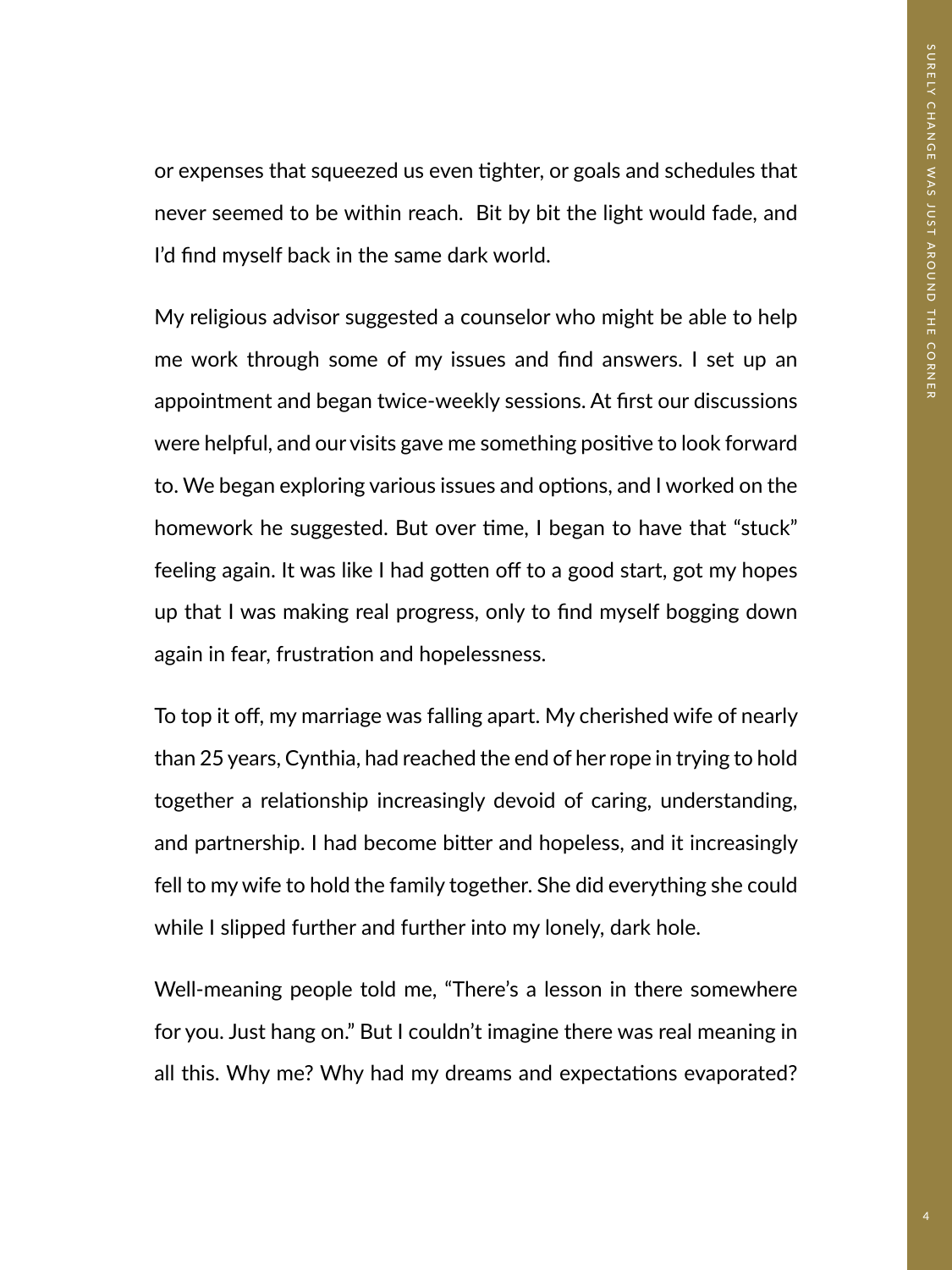Why not for others? I was sure there was more to life than merely going through it. I could see others around me who seemed genuinely happy and fulflled. The happy "hang in there" comments just weren't cutting it anymore.

### **The happy "hang in there" comments**  just weren't cutting it anymore.

On good days, as I was driving to my odd-job consulting appointments I would see a school crossing guard or lawn trimmer at work and think, "I could do that. That wouldn't be so bad."

On bad days, it didn't even seem worth it to keep slogging through. What was the point? What I did wasn't making a diference anyway. I saw litle to hope for, and even began to wonder what purpose I had on the planet.

Finally, one day I found myself standing at a busy intersection waiting to cross the street and thought, "It would be super easy to just step out in front of that car or bus, and then this would all be over. It would probably be better for everyone anyway. I'm causing so many people so much pain. The world would be better off without me." All that stood between me and taking that step was the fleeting flicker of my family's apparent desire to still have me around.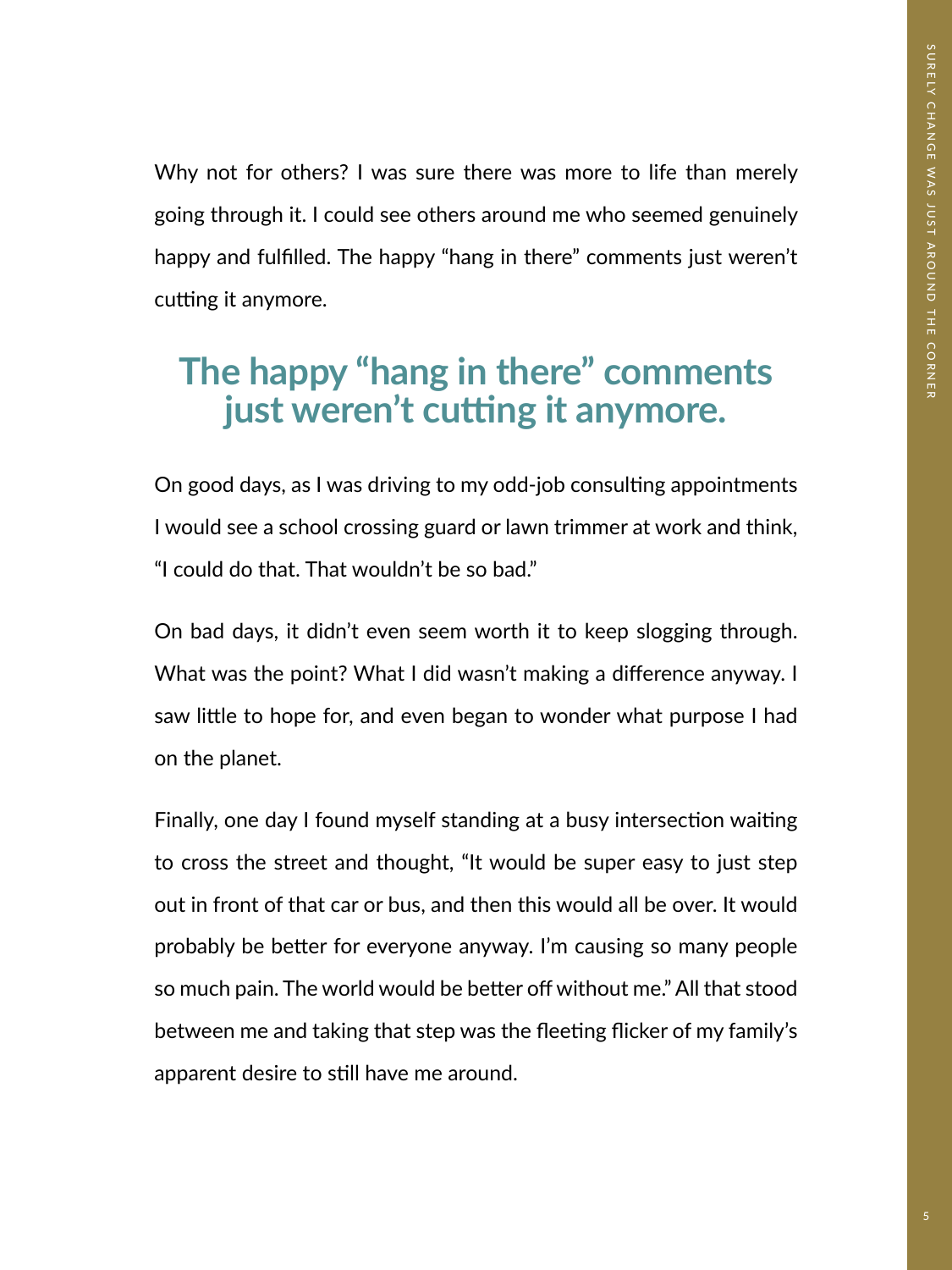Finally, one day Cynthia drew the line in the sand. "I've been talking to a friend about our situation, and she's been working with a counselor for a number of years who she says is fantastic for helping people like us. But it has to be us  $-$  you and me. There's no solo option in this. I've set up an appointment for next week for the two of us. If you're not in, I'm out."

I got the message. I didn't expect that this counselor would be any diferent than the last, but for the sake of saving our marriage I agreed to give it a shot.

There's no solo option in this. **I've set up an appointment for next week for the two of us. If you're not in, I'm out."**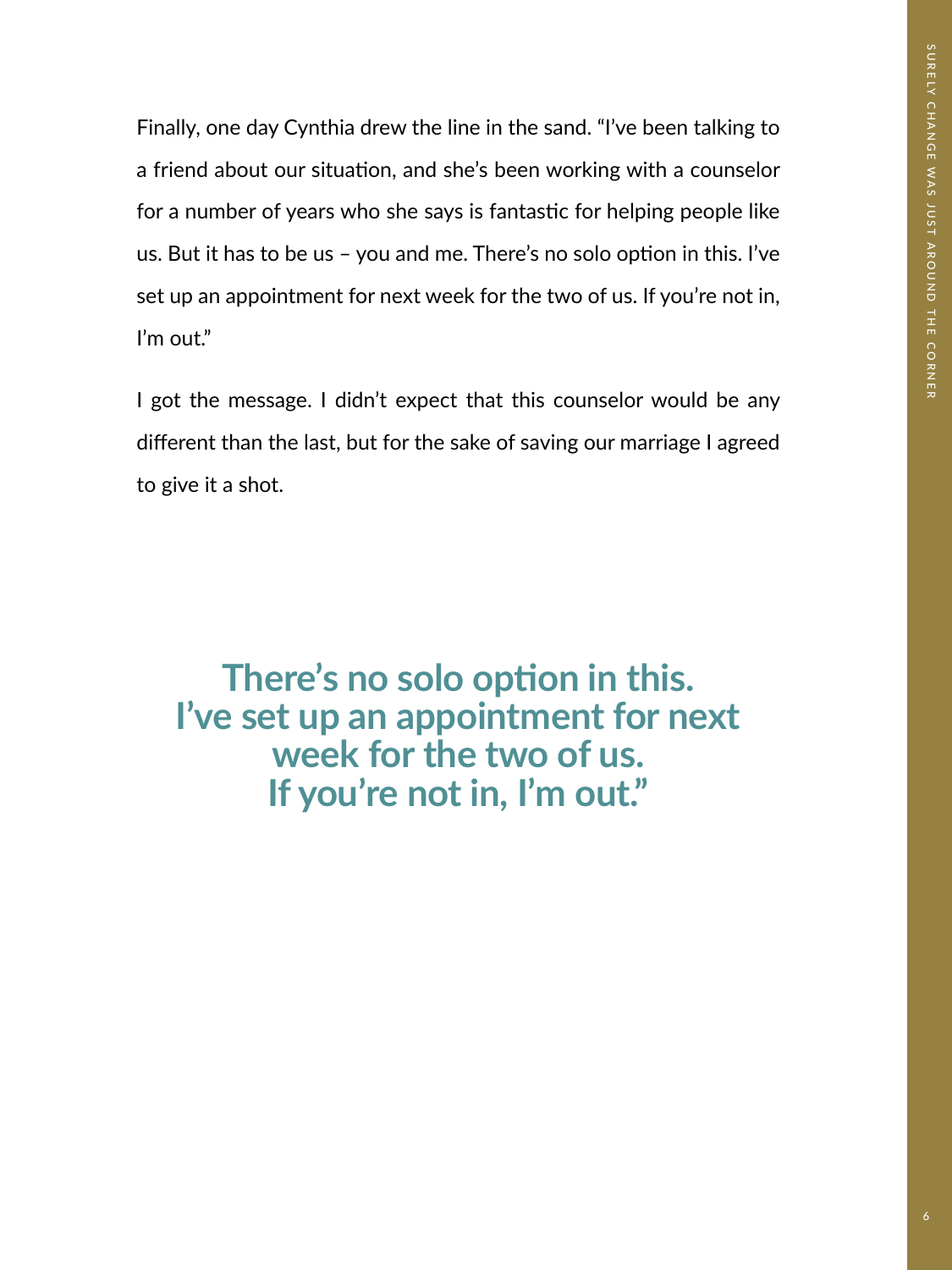

## First Impressions

The next week we went to the office and were ushered in to meet Brad. He greeted us warmly and directed us to a couch facing his chair. The frst things that struck me were his kindly face, the slight twinkle in his eye, and a wry smile that suggested meaningful conversation mixed with playful humor.

He was dressed in a crisp, starched shirt, jeans, and cowboy boots. I started to get this picture of a juxtapositon between country ruggedness and cultural refinement. Although he was a little informal and at times brusque, I immediately felt comfortable and safe around him.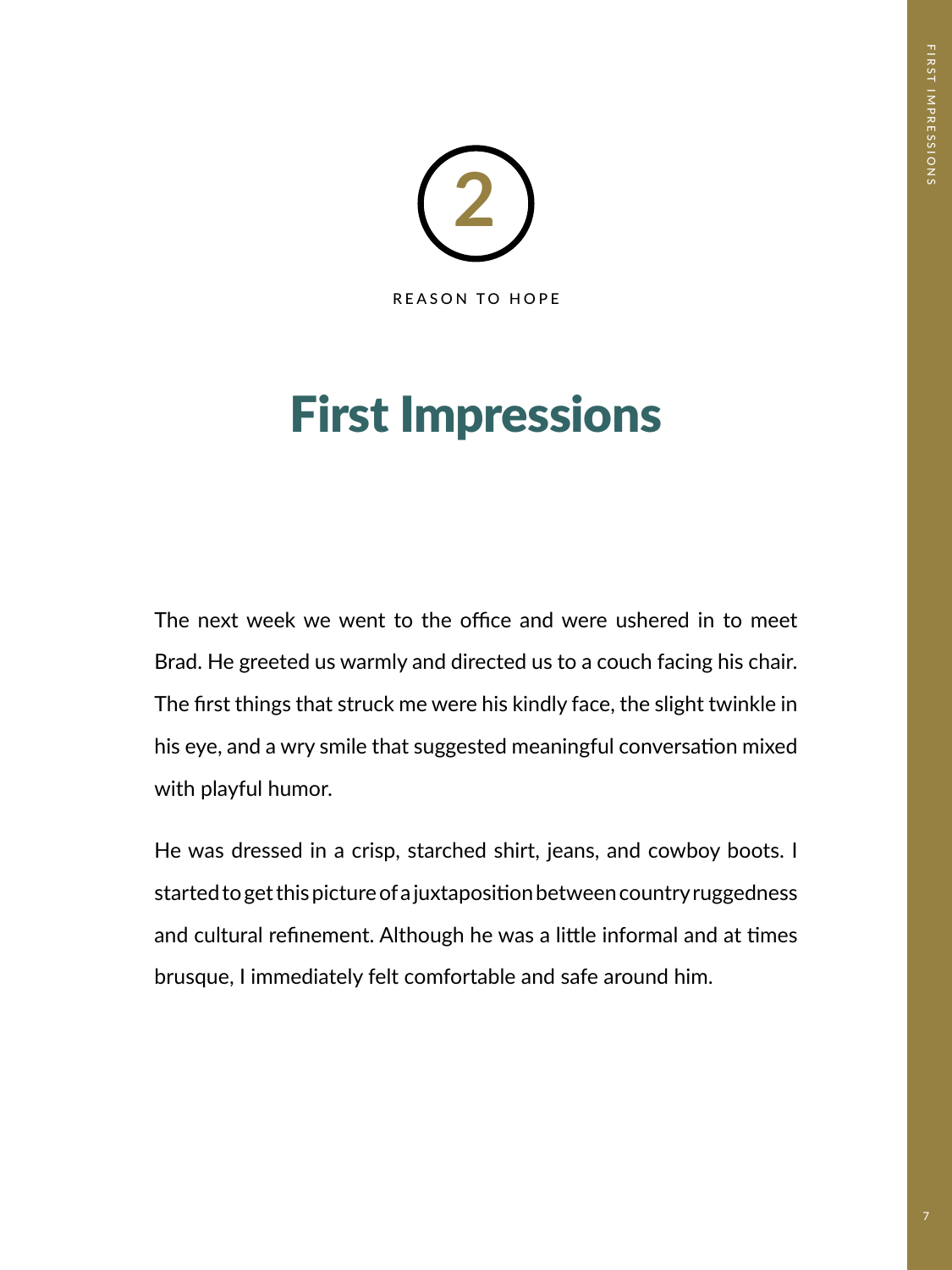He spoke with some feeling about what he referred to as "the cancer group." Although he had never dealt with cancer, some 20 years earlier Brad had started this group as an atempt to help a person or two dealing with terminal cancer diagnoses fnd meaning and closure in life. Before long it evolved into a larger group of ardent cancer copers and survivors, many of whom had defed terminal diagnoses and lived well beyond any medical expectations. Brad hinted at the strong connection between our minds and bodies, and the ultmate power we have to choose.

"Before we jump in, I have a couple of questons for you," I said.

Okay, shoot.

"I've worked with a number of different professionals, and I've gotten some background on you for comparison. From what I've learned so far, your approach seems quite diferent."

Well, like many of my good colleagues, I was trained in classical, linear psychology. I received a PhD in social psychology and for 25 years I worked with patients from that framework. My job was to assess, diagnose and treat. And after 25 years I found I wasn't helping nearly as much as I'd like, and yet people were stll coming to me and paying me money for therapy. I became convinced there had to be a better way.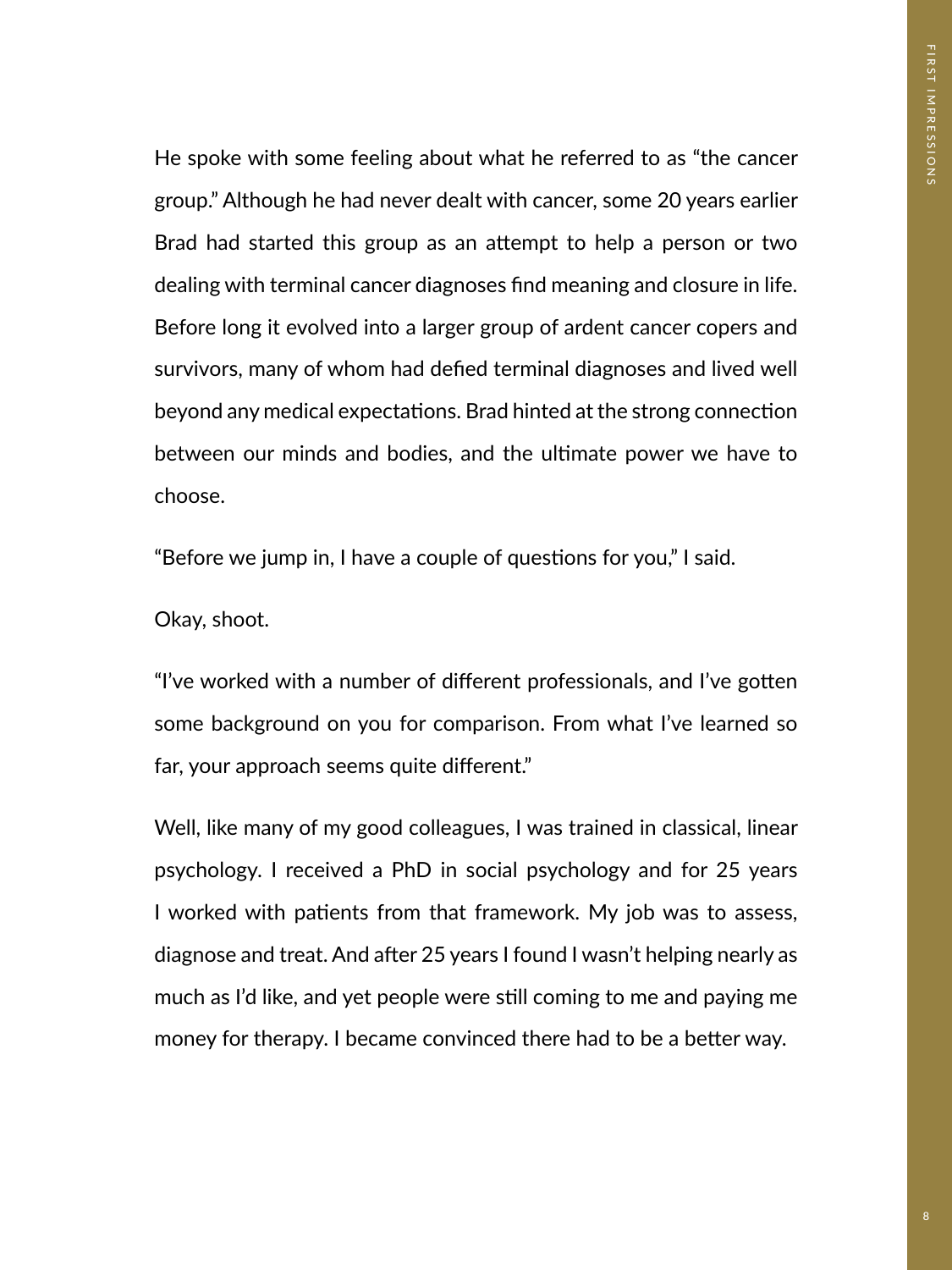As I thought it through, I decided I had the model backwards. That approach always starts with a diagnosis. It basically says, "You have this problem, we're going to label it xyz, and then we'll fix it." That model works prety well in the world of physical ailments, but in my world of psychology this starting premise is all wrong.

When we diagnose and label someone with a psychological or emotional challenge, we're saying, "You're broken. You're defective as a human being. And I know how to fix you."

### **"Perfect?" I queried." You don't really mean perfect, do you?"**

For the vast majority of human beings, I don't believe that assessment to be true. I believe we are all perfect individuals with imperfect awareness or understanding.

"Perfect?" I queried." You don't really mean perfect, do you?"

The majority of us traversing life on this planet spend a good part of that existence believing we are somehow defective, separate, that we are lacking and broken, and that we have lost something. It's true that we have faws. All creatures do.

I discovered that it's this imperfect understanding of ourselves that gets in the way of the healing journey. So my challenge from the beginning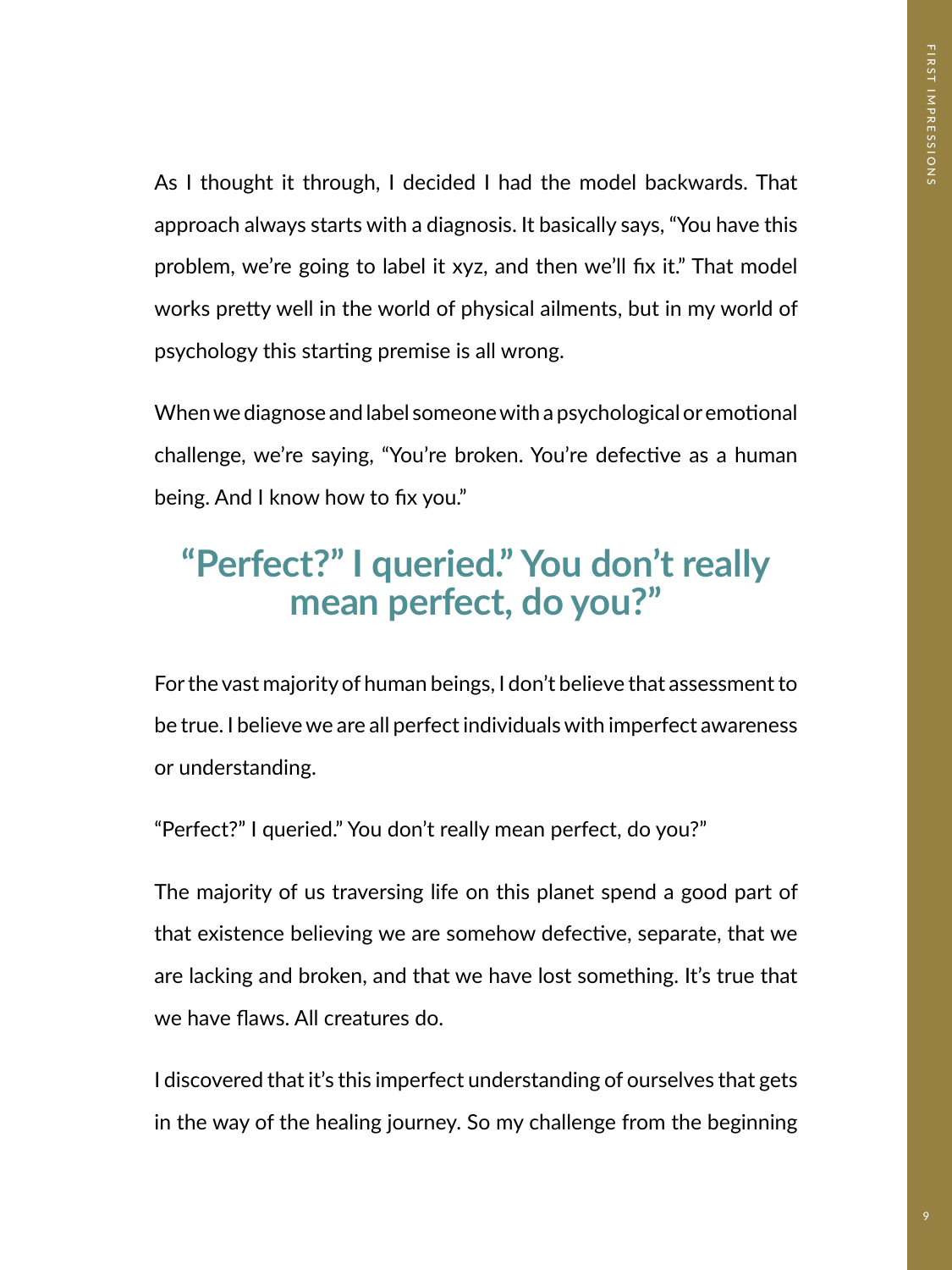is to help people believe that they aren't broken, or defective, but that they are perfect, with perfect faws that need to be viewed from a diferent level of understanding.

So, I consider myself more of a coach than a therapist. Rather than diagnose and treat, which would be the curing approach, I coach you through the transformation of self-discovery that is at the core of healing.

With that as a starting point, we can then work together to discover the truth within. It's a discovery, or return to who you really are, not fxing something that was broken – which in reality wasn't really broken in the frst place.

Those words echoed to the depths of my soul. Not broken? Don't need to be fxed or cured, or fgured out? These ideas seemed at the same time both foreign and deeply encouraging.

For the first time in years I felt I had found a reason to hope.

For the first time in years I felt I had **found a reason to hope.**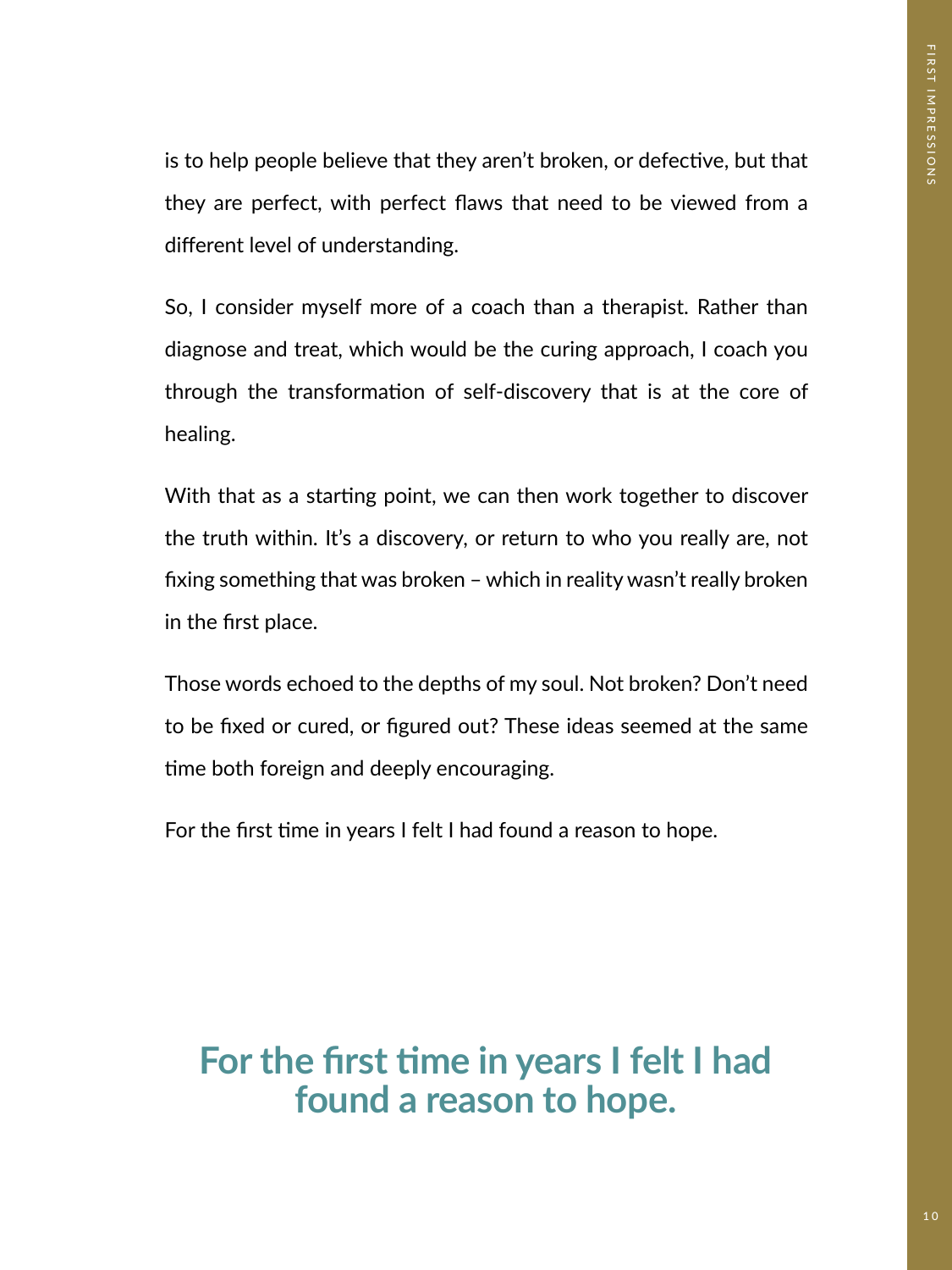

# Stuck in the Story

I was looking forward to our next meeting, as I hoped we would be able to dive into my issues and really get down to the business of fxing my problems.

As Brad greeted me, I was struck again at the odd juxtapositon of his crisp, businesslike demeanor and his warm, natural manner. After some friendly chatter, he invited me to start by telling him more details about my situation. With relish, I dove into all the awful things that had happened to me over the past several years: Brutus-like business partners, bankruptcy, toxic relationships, humiliation, depression, and a horde of other terrible events.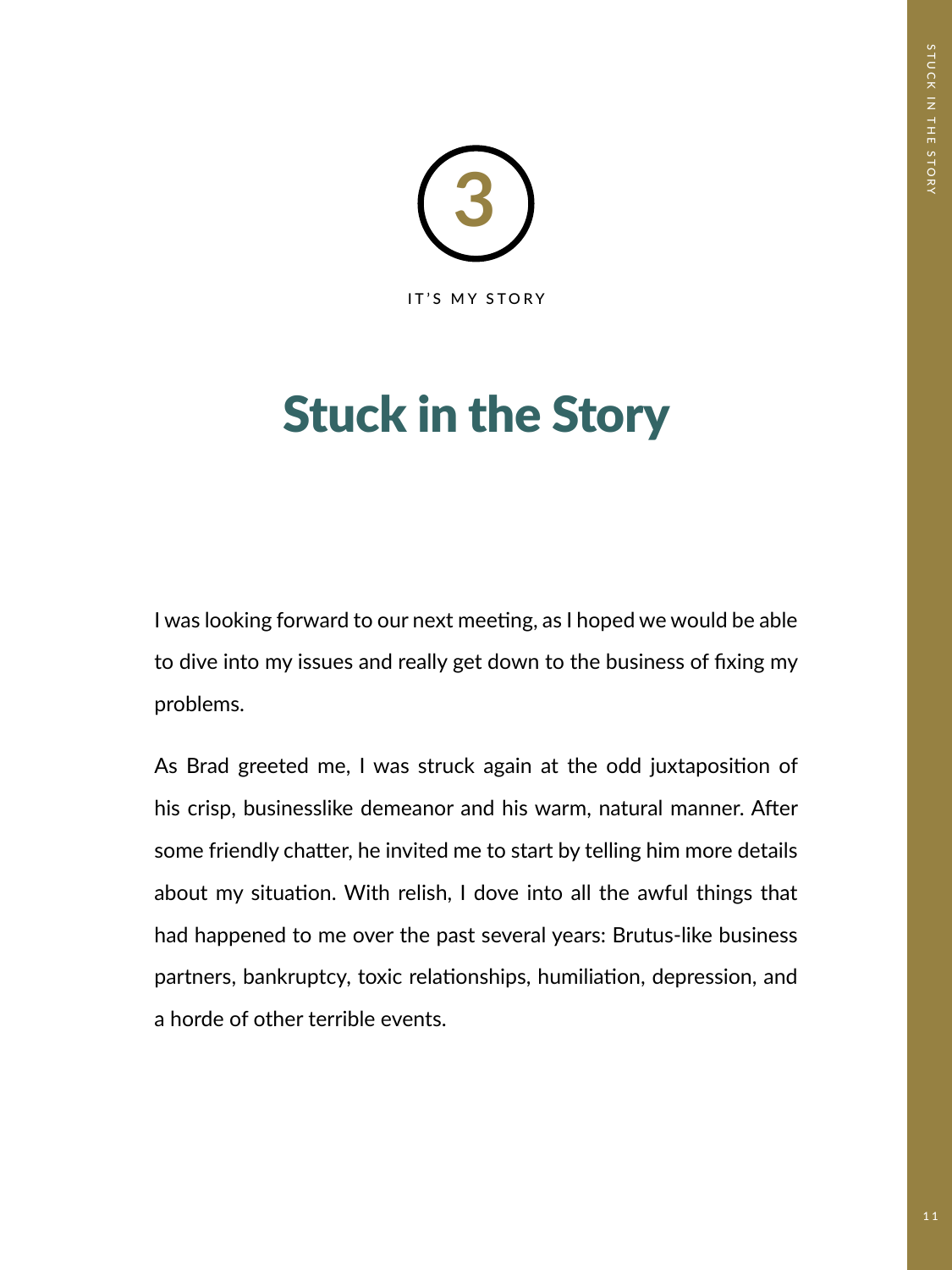I paused momentarily, expecting maybe some empathic affirmations or reflective feedback before I continued. Brad stopped for a minute, leaned forward and said, So, how's that working for you?

I came within an inch of jumping up off the couch and punching him in the face. I'm not a violent man, but I had never wanted to hit someone so badly. I was furious. I thought, "Are you kidding? I just spilled my guts to you about how awful things are in my life, and you have the gall to ask how it's working for me? Isn't that fairly obvious?"

### **You have the gall to ask how it's working for me?**

Through a tightly clenched jaw I sarcastically blurted out, "It's not working at all, obviously."

Sensing my level of agitation, Brad offered, "You just shared with me your story about how you've been wounded by diferent people and circumstances in your life. We all have stories we hold onto that defne us and our reality. They are usually rooted in pain and fear, and a lot of misperceptions, but we use them to define who and why we are. In essence, it's being 'stuck in the story.'"

Stuck in the story, I mused as my blood pressure came back closer to normal. Easy to say. But, how do I get unstuck, especially when all that awful stuff really happened to me?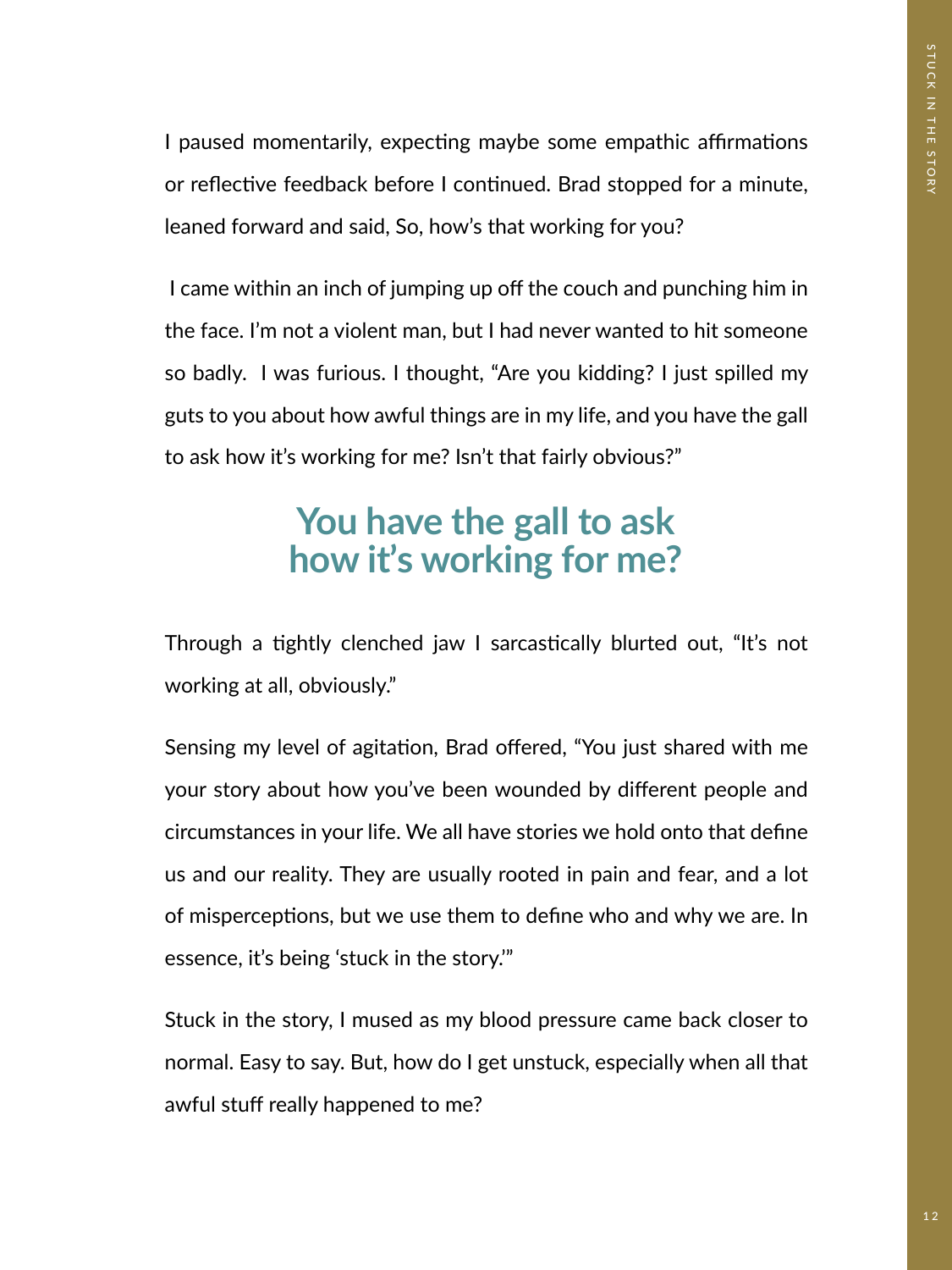

# Healing Pain with Pain

In order to heal from pain, you must see the purpose of pain. If you see pain as something you just want to get rid of and has no purpose, it creates another set of problems. Pain without meaning is exquisite suffering.

At a biological and egotistical level, pain - including the 'dark' emotionsis offensive, so we do everything we can to avoid it. We want to get rid of it, to eliminate it. So, we resist it. That's the natural human inclinaton. But pain resisted only intensifes.

The key to healing is, ironically, a willingness to submit to the pain, to embrace it, to understand its message. Pain is the process that is telling us that there is something wrong. Pain is literally the messenger. This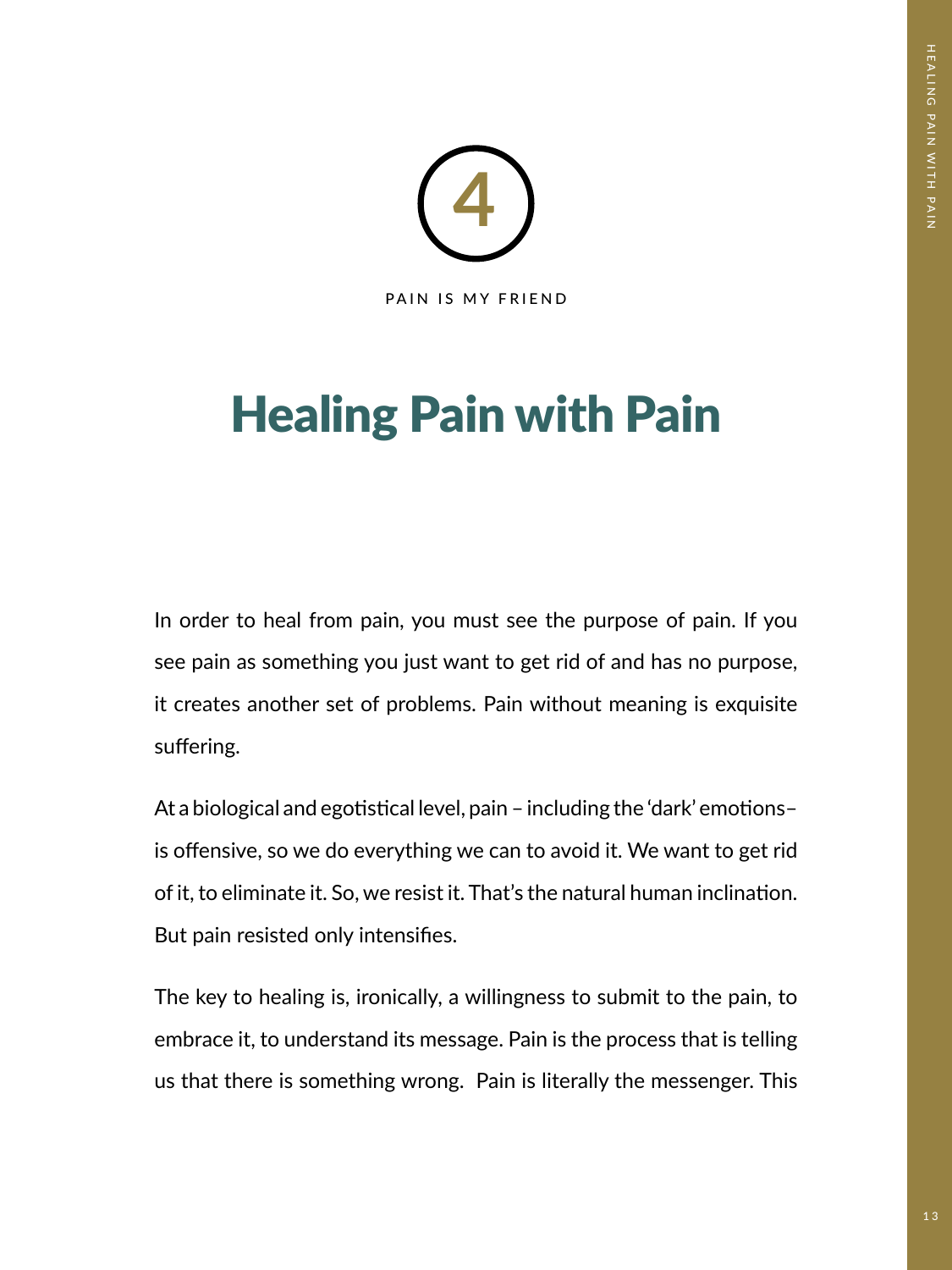kind of pain is absolutely necessary because it calls us back to start examining ourselves.

### It's counter-intuitive **why would I do that?**

It's counter-intuitve – why would I do that? It doesn't make any sense. And the ethics of the medical model reinforce that thinking: get rid of it, medicate it, or fx it, but certainly don't embrace it. So we treat the symptom  $-$  the grief or the depression  $-$  but it is still there. It's just masked. It simply melts back into the unconscious from which it came. It's never healed, because the pain or dark emotion is only the messenger, pointing us to the root issue that needs to be healed.

If we merely rid ourselves of pain or dark emotions, we don't learn the message that each messenger is bringing. Our natural tendency is to kill the messenger before we hear the message.

Recently I was talking to a young woman who has been in the traditonal medical psychotherapy model of healing for years.

'What's your diagnosis?' I asked.

'They've diagnosed me as bi-polar, borderline personality disorder, and a couple of other things,' she replied.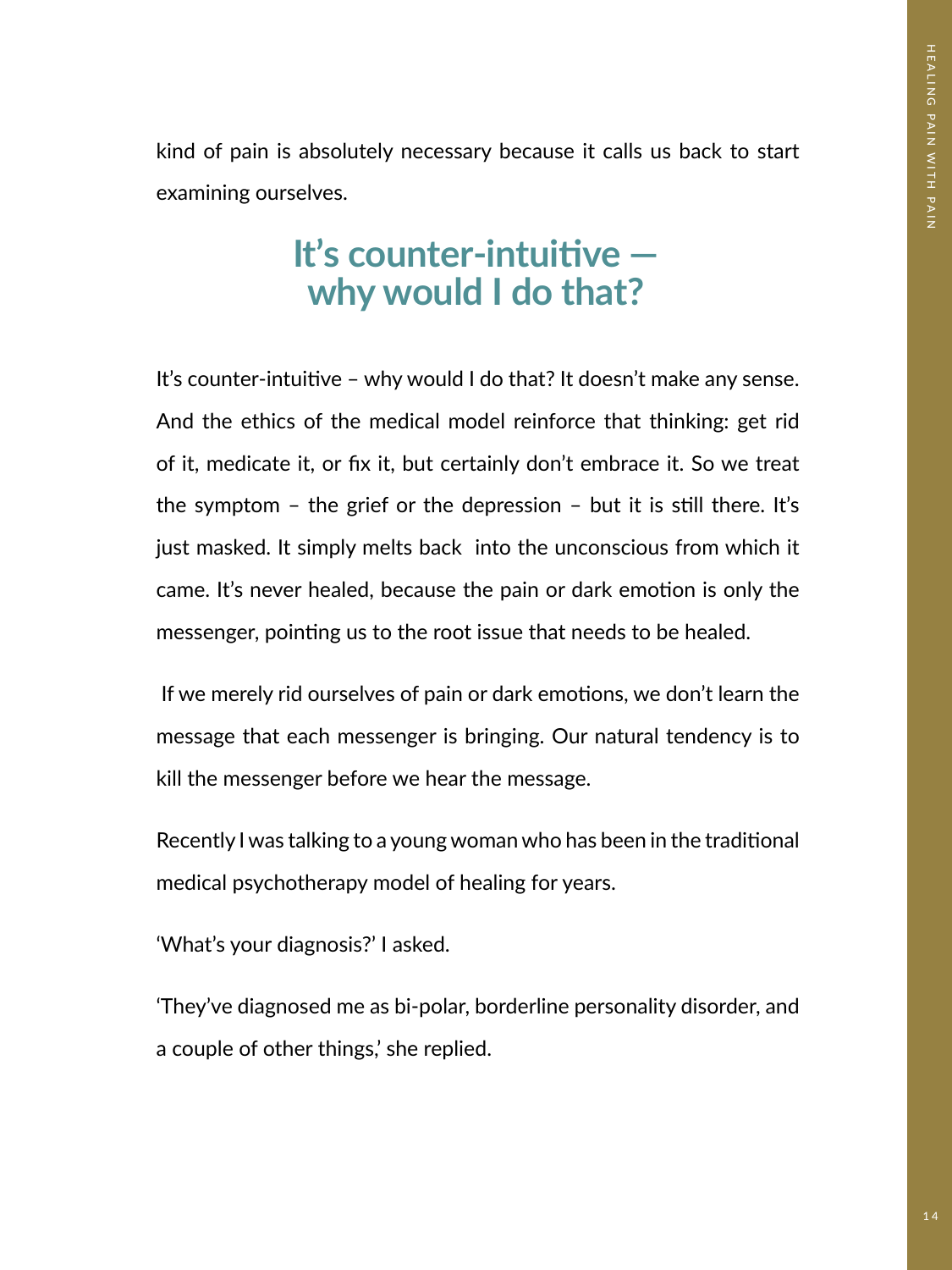'How are they treating these "disorders"?

'With meds.'

'How many medications are you on?' I asked.

'Currently, about seven diferent meds,' she said.

I asked, 'Your doctors think that's the best plan?'

'Yes, they tell me I can't come off of them,' she replied

'And do you think that is the best plan for you?' I asked. 'Do they make the quality of your life better?'

'NO!' she answered emphatically.

I asked, 'You've been in this misery, this psychological sufering for how many years?'

'As long as I can remember,' she replied.

I gently probed further. 'Has anyone asked you the source of your pain? Was it an event? A process of invalidation? Was the pain physical, emotional, psychological or spiritual? Has anyone ever addressed the purpose of your pain?'

### **Has anyone ever addressed the purpose of your pain?**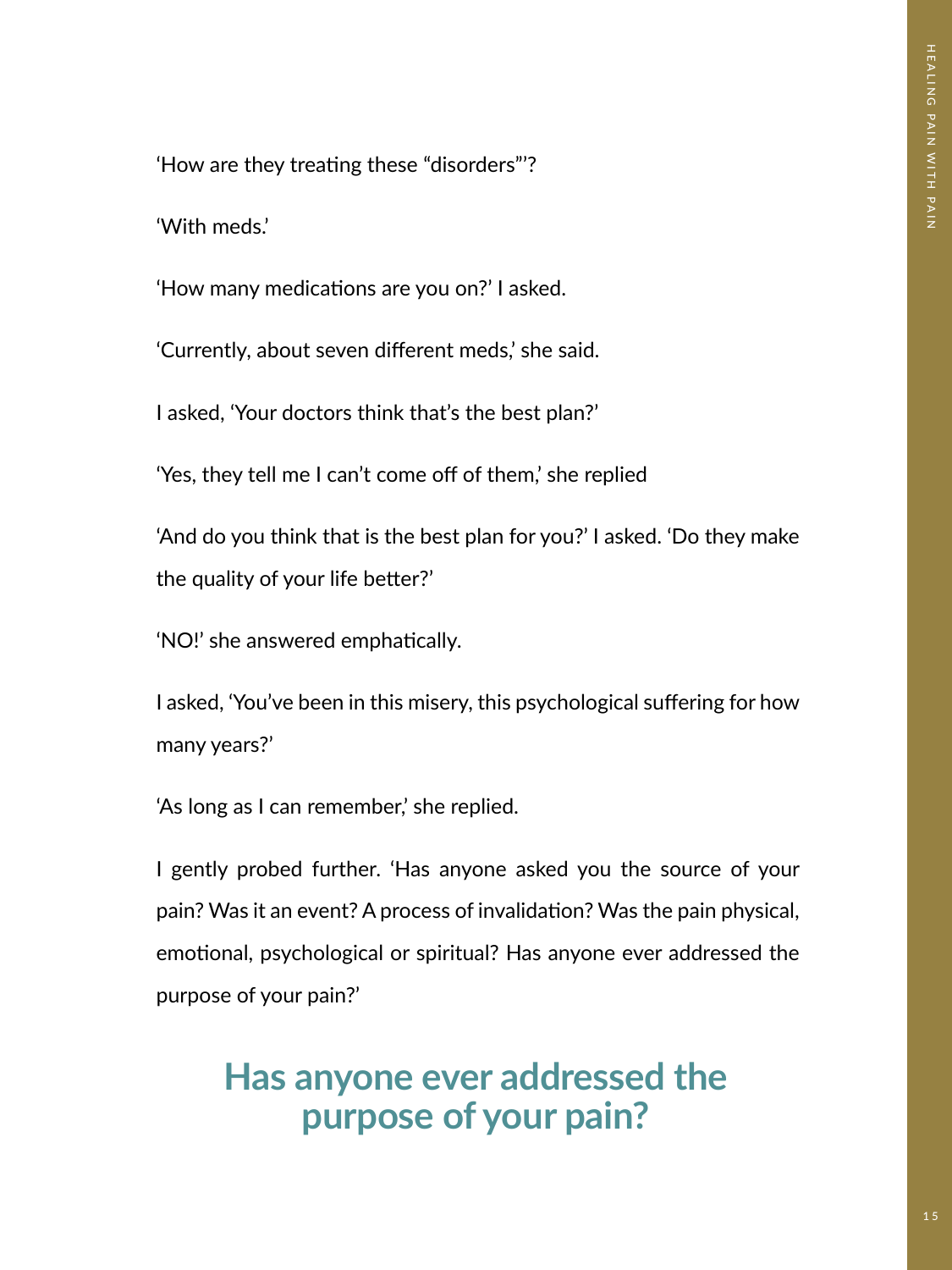'I don't remember anyone ever asking me those questons,' she responded.

So I asked her, 'Has anyone ever asked you to see the purpose of your pain? Has anyone ever asked you to make friends with it, and to see what it is trying to tell you about your level of consciousness, about yourself, and the way you see the world?'

'That's stupid, why would I want this pain?'

'It's not that you want the pain, it's that your pain is there for a purpose, and you need to understand that purpose. It's telling you something about the nature of your life,' I suggested. 'It may be telling you that you that you really are worth something.'

'That's the stupidest thing I've ever heard,' she retorted.

Needless to say, we didn't make much headway in understanding and beginning to heal her pain.

This young lady had been holding a great deal of toxic shame from childhood experiences. She was living in a toxic marriage, had no selfesteem, and in fact held herself in contempt. In her mind she deserved no better. She was unwilling to see that these deep spiritual and emotional wounds were the source of her pain, and that medication was treating the symptoms, not the root of the problems.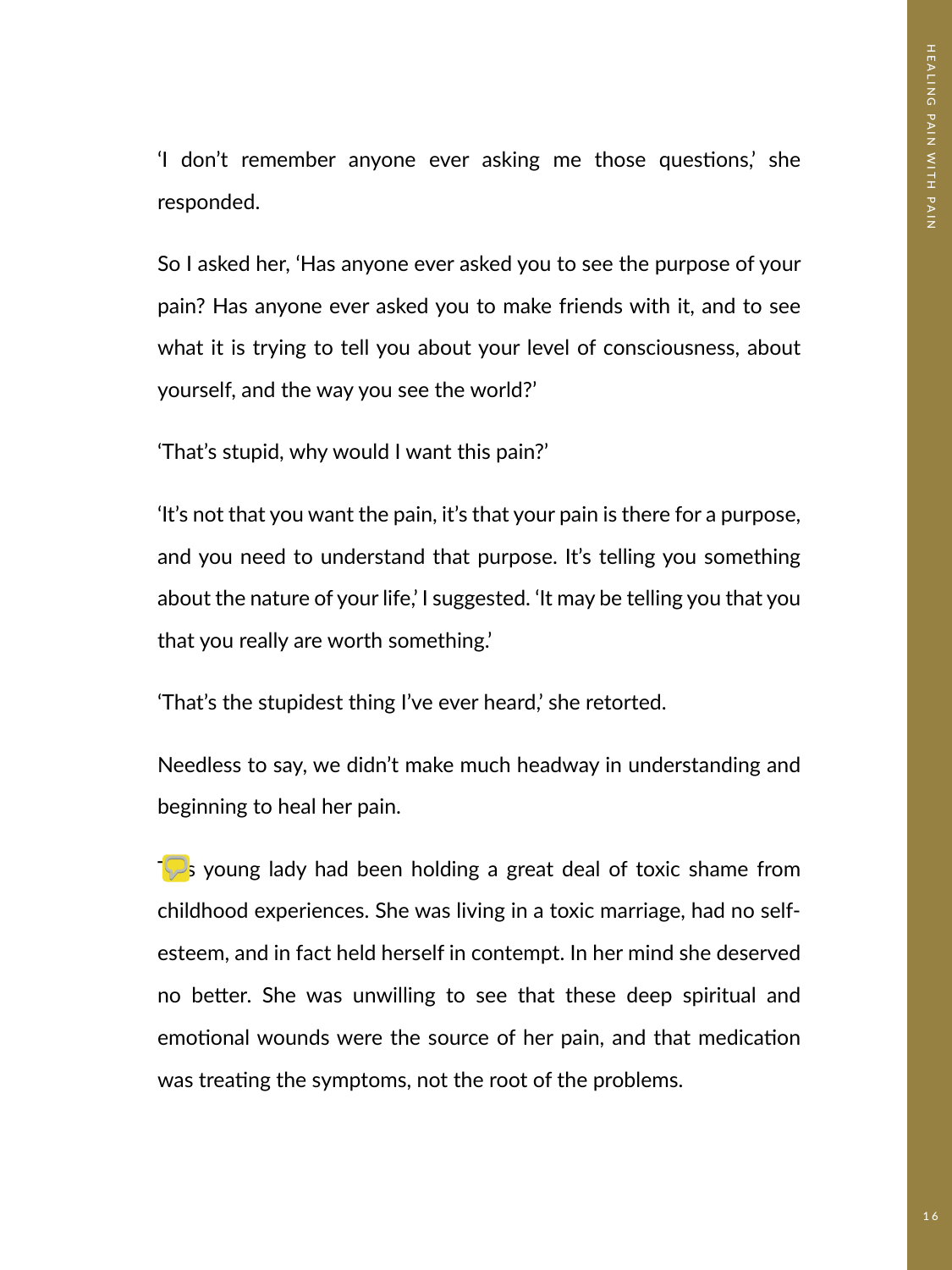I atempted to get her to see that the story she had adopted over the years might not have been entirely accurate and that choosing a new perception may serve her better. However, she was very reluctant to see pain as anything except pain, and the sole strategy in dealing with it was to make it 'go away' by medicating it.

The cognitve level is aware of the pain, but it also has a whole set of beliefs about pain. For example, if you have the pain, and you have a belief about the pain – that it's bad, it's going to kill me, I don't want it – and you still have the pain, then you have moved into resistance. And resistance makes the pain worse.

On the other hand, if you have the same pain and you say, 'Wow, that pain is telling me something. I'd better pay attention to it,' you move into it. And you embrace it. Then you have no resistance, so you don't add suffering to the pain. In that process, the body naturally heals the pain - without efort, without forcing it.

In our healing journey, pain is mandatory. Suffering is optional.

### **Pain is mandatory. Suffering is optional.**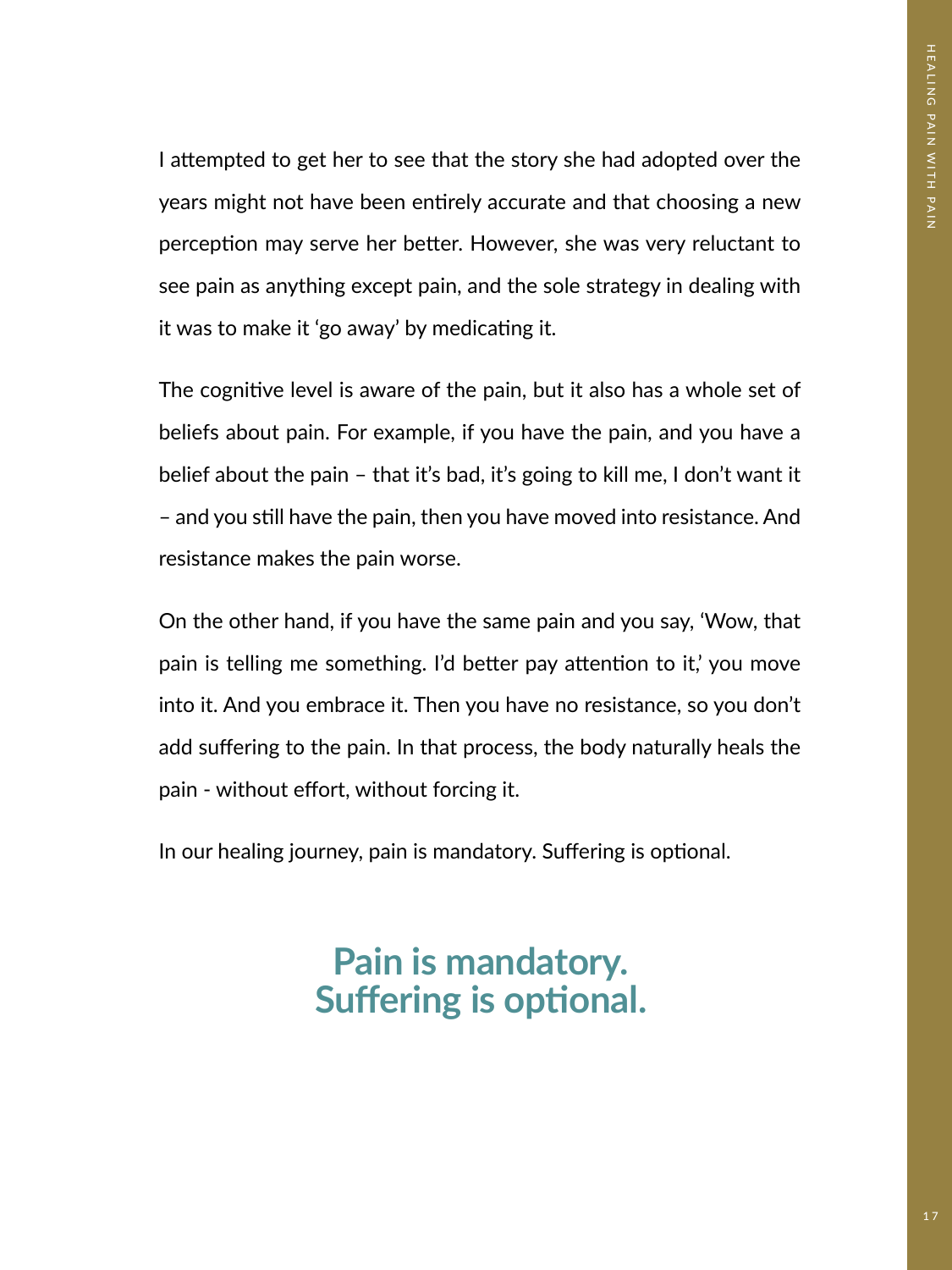

## The Gift IS in the Wound. Really.

Brad's office wasn't far from my house, so on a particularly warm, sunny morning I decided to walk rather than drive the car over to visit my friend. As I turned down the tree-lined lane along the route, a food of memories and impressions flled my mind.

I realized this was the very spot where a few years earlier my wife Cynthia had given me the "If you're not in, I'm out," talk that had changed the course of my life. That day I was a walking time bomb, filled with fear that I would lose my marriage, my livelihood, my home, my family – everything that was important to me. I could see no way forward and no way out other than to keep slogging through.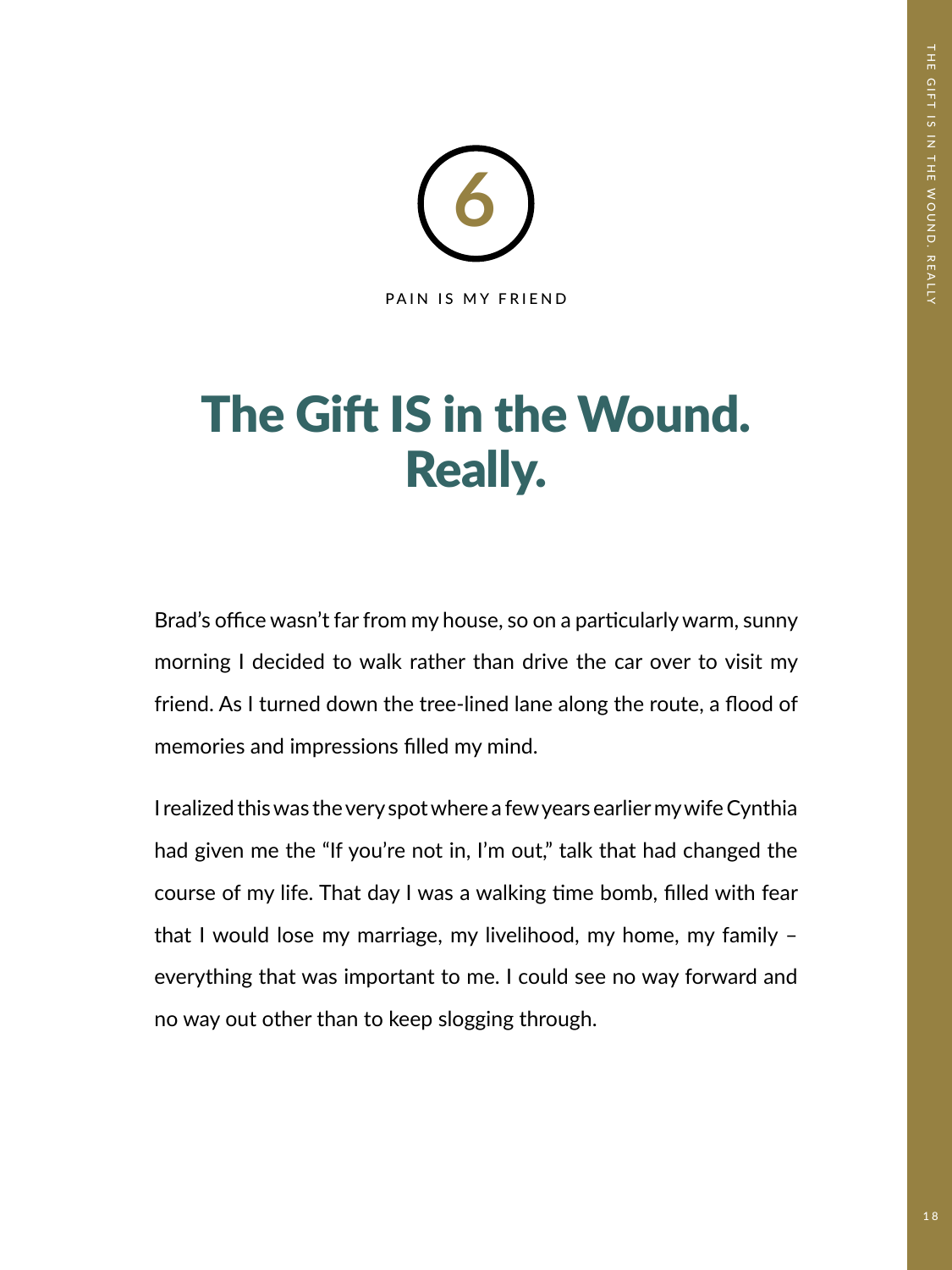Those first few meetings with Brad were so strange and painful to me. He was asking me about things that were so far out of my frame of reference they seemed to be a foreign language. Choice, paradox, domestication, victim. Such alien concepts and experiences. And yet, at some level they resonated deeply. It was like walking through a fog and recognizing shadowy outlines that somehow drew me in and beckoned me to move on despite the confusion.

I refected on the overwhelming relief and hope that swept over me as I frst sensed his sincere belief that I wasn't broken and needing to be fxed, but that I was a perfect human being with imperfect consciousness and understanding. I thought of when, early on, Brad looked me in the eye and said, You know, this is the perfect experience for you. What a ridiculous idea!

Like most everything else we discussed, his assertion proved to be right. The depth of my wound brought me to the teacher, and to the point of willingness to listen and learn. It was the perfect motvator to set up the perfect healing journey.

I glanced down at the notebook I carried under my arm. That trusty tome chronicled my visits with Brad, and my journey of becoming more fully awake. Each time we met, I had eagerly jotted down new insights, concepts and understanding that seemed to pop out of our conversation and find their way onto the page. Impressions and images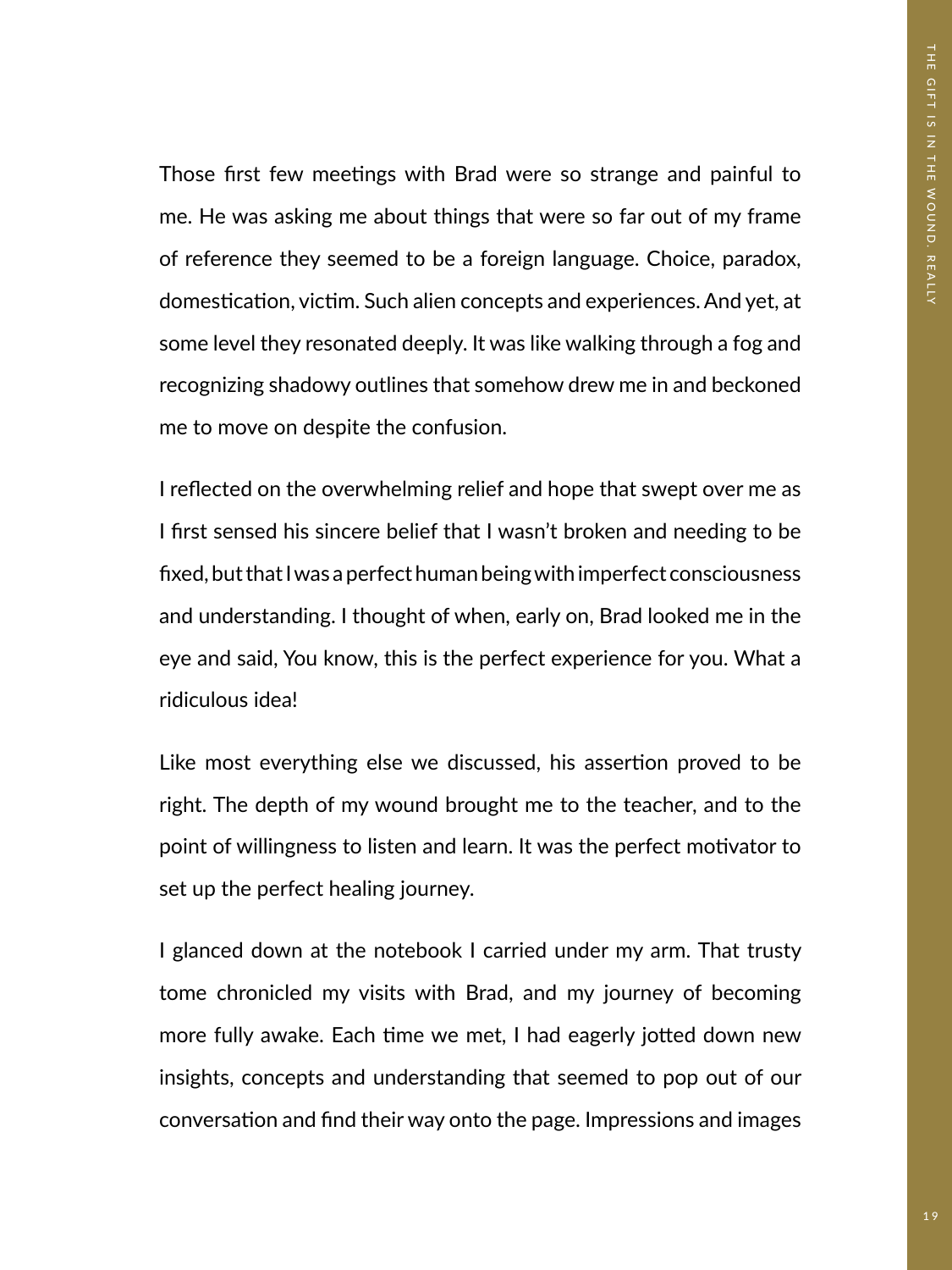became pictures and maps that illustrated a lively story of discovery.

Each new concept opened a world of understanding and hope, and cracked the door for small steps of progress toward fnding meaning in my often-meaningless world. In the process, I confronted searing pain that tested my resolve to discover the insight each carried, and abandon the easy way out of adding each to my already swollen library of victm bla-bla-bla stories.

Instead, I had re-writen my life, chapter by pain-flled chapter.

I had wrestled with the demons of my own multi-generational domestication and recognized the judgment I was putting on them in defning my life.

I had escaped a number of deeply embedded victim stories and sparked my way into militant faith, gratitude, and forgiveness.

I had even become the teacher in sharing my insights, pictures, and maps of the healing journey.

### **I had found myself full-circle, back to wholeness.**

And I had found myself full-circle, back to wholeness. Back to genuine me. Back to something I thought I had lost, but didn't have eyes for.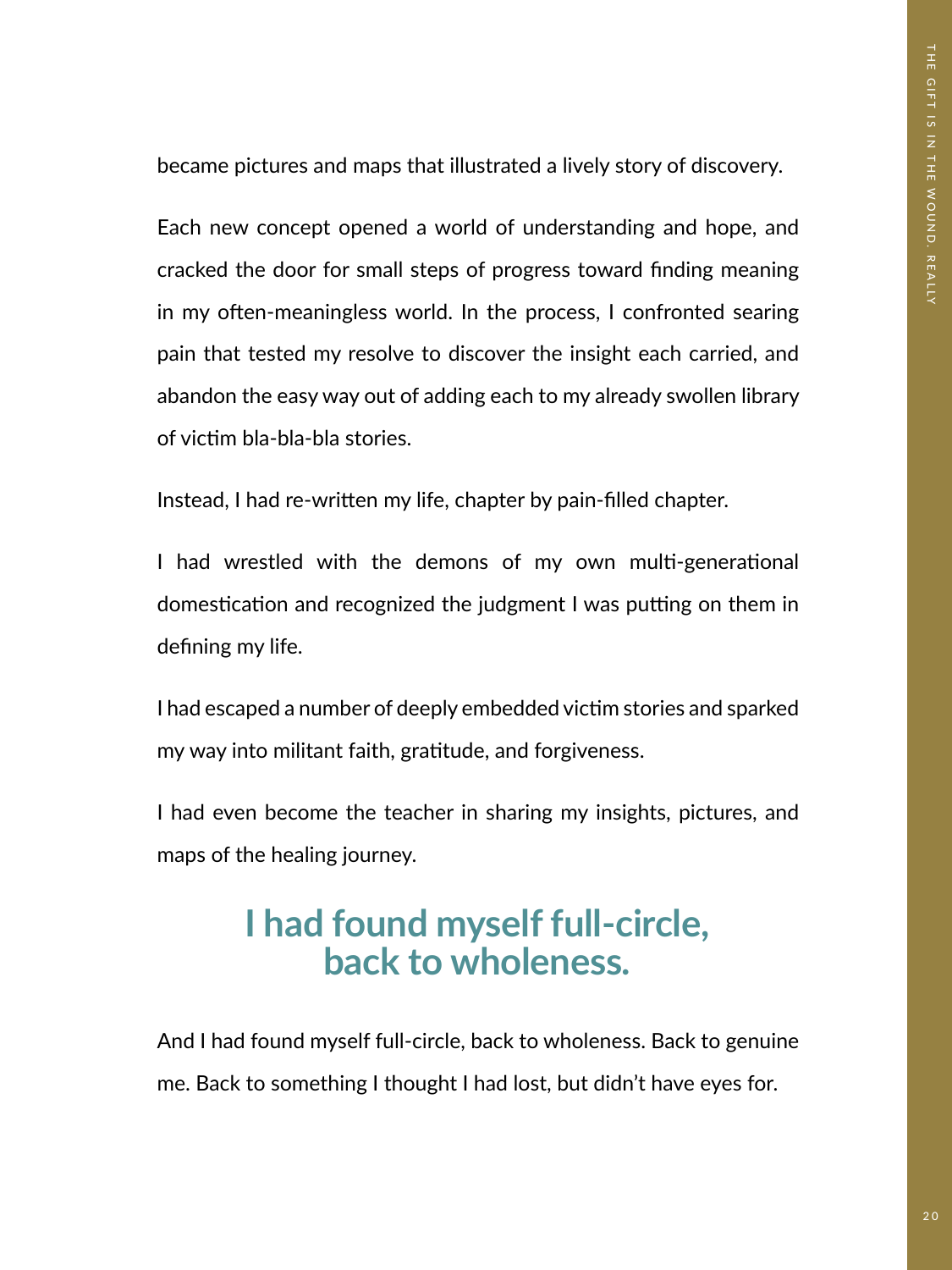As I continued my walk down the lane, it struck me how really, nothing had changed. The people, places, circumstances around me were all still the same. And yet, everything had changed. Far from cursing life for my circumstances, I saw each new day as a gift, and each new wound as an opportunity to learn, to grow, and to change. I saw the world with new eyes of understanding, gratitude, forgiveness, and joy.

My wounding had led me to the teacher, and the teacher had led me back to me. To whole me. To conscious, more fully awake me. To joyful me.

As Brad always said, life is pain. But therein lies the secret to selfdiscovery, wisdom, and joy.

To those who are willing to embrace it, discover it, and sense it, the gif is in the wound.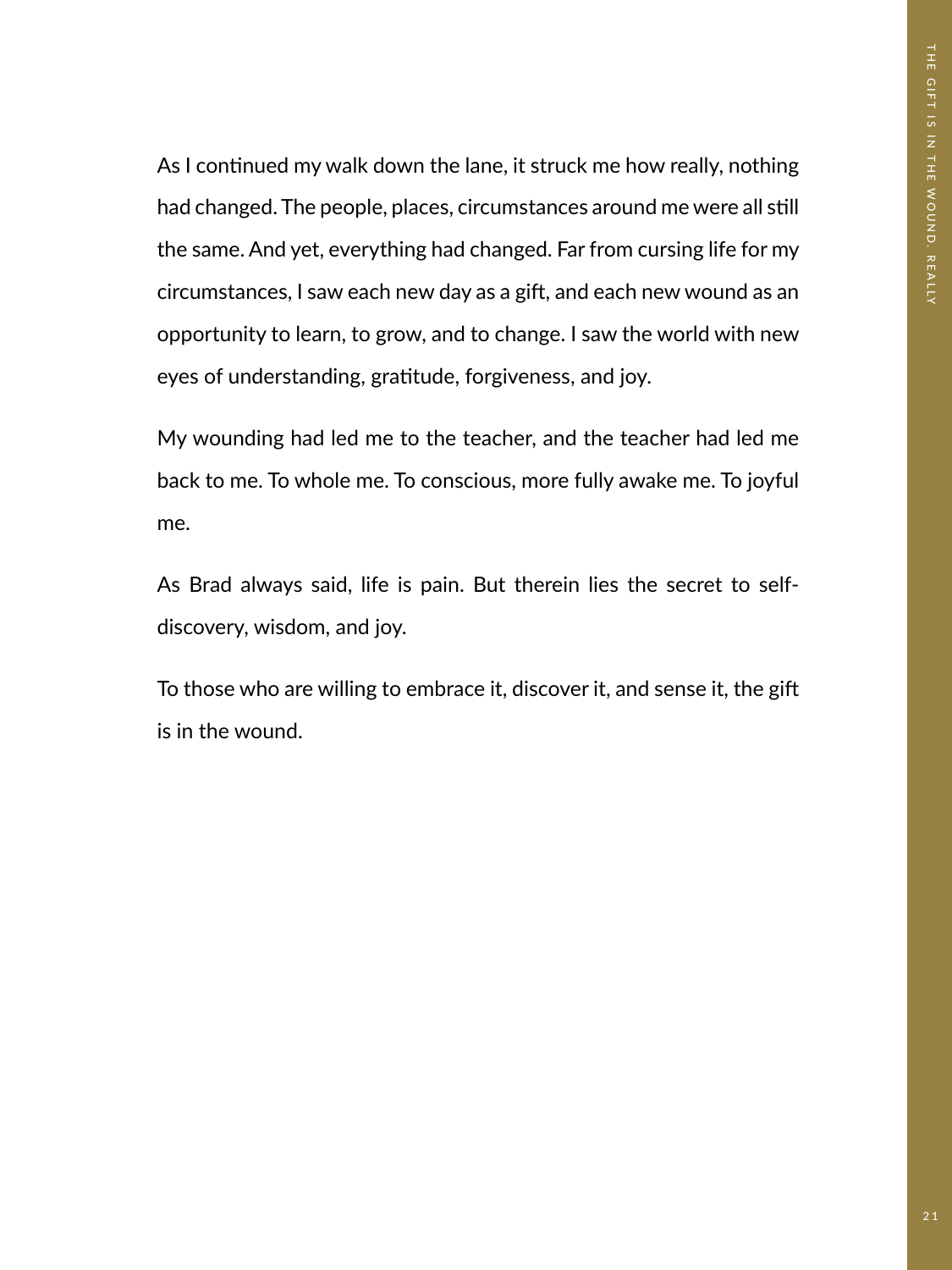## You are not alone in this journey!

Experts estmate that on any given day, more than half of the people you pass on the street are dealing with a major trauma, pain or upset in their lives. We're all very good at hiding it, but the majority of us walk this path at one point or another wondering why such-and-such happened, when it will end, and how to fx it, fgure it out or make it go away. And many of us give up hope that it will get better any time soon.

You're not alone. There is hope. You really can make it better  $-$  much better! You can't make it go away, but there is a healing path to peace, joy, enthusiasm, optmism and tranquility in life. I know. I've walked it. That's why I wrote this book — in the hope that it may guide a few of my fellow travelers to some insights and answers.

In these pages you'll share in my frustrations, my struggles, my eye rolls, my wrestling and whining. But you'll also share in the enlightenment, the healing and most importantly, the belief I discovered that life can be diferent.

I believe it can for you, too... That's why from all my experience I distilled five simple keys that unlock the gift in the wound: Choice; Victory Over Victim; The Pain Portal; I Love Me; Effortless Acceptance.

These five keys can unlock your greatest life-gifts as well. I'm confident of that.

Come take the journey with me!